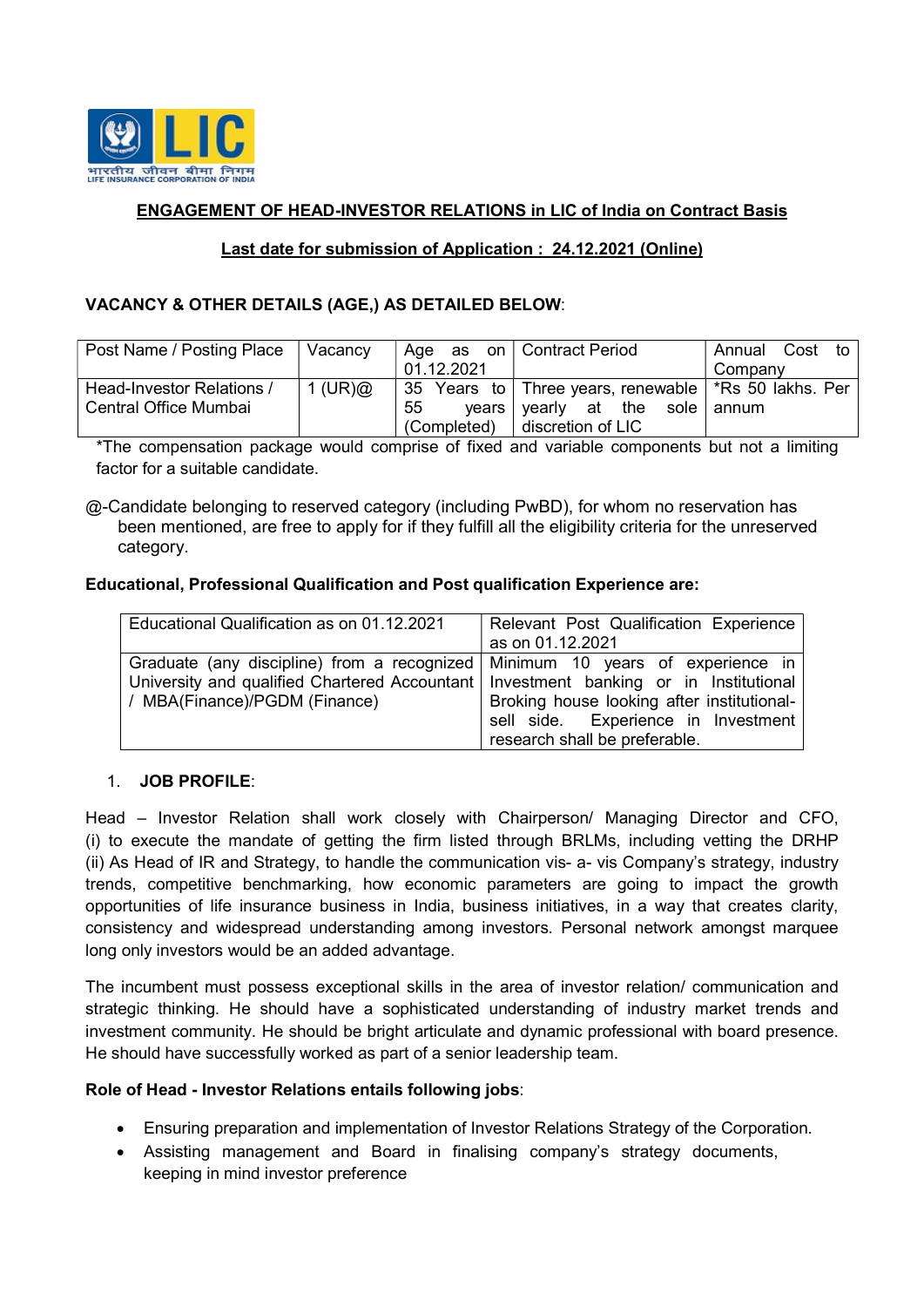

- Pre-IPO work
	- $\triangleright$  Vetting of DRHP from investors' angle
	- $\triangleright$  Prepare the top management for public communication including carrying out dry run before investor meets/ roadshows.
- Serving as the key point of contact for the investment community, equity analysis and rating agencies
	- $\triangleright$  Ensure that the messages delivered to analysts and investors are properly absorbed.
	- $\triangleright$  Understand perception issues including crafting the investment narrative its content and timing.
- Developing an Investor targeting plan on a continuous basis involving a pan-global investor profiling and identification of set of investors who are most likely to invest in LIC.
- Organising quarterly analyst meet and periodical conference calls with probable investors.
	- $\triangleright$  Liaisoning with internal stakeholders to get all relevant facts for senior management to be well prepared for the analyst calls
	- $\triangleright$  Preparing frequently asked questions and answers in consultation with Analyst / Investor interaction
	- $\triangleright$  Making necessary arrangements to host the analyst meets and Conference call
- Monitoring analyst's reports and summarize them for senior management.
- Providing feedback to management regarding the investment community's perception of how LIC is being managed, and their view of its financial results
- Facilitating meetings and conferences with current and prospective investors (except shareholders' concerned meeting which is handled by Secretarial department)
	- $\triangleright$  Make necessary arrangements ahead of meetings and conferences
	- $\triangleright$  Maintain tracker of meetings and conferences and topics of discussion
- Maintaining a database of investors, analysts and rating agencies
- Interacting with Rating agencies and understand their rating rationale and coordinate with them
- Monitoring the movement of shareholders through shareholding pattern / BENPOS regularly and give recommendations to the top management on the basis of such analysis
- Addressing the queries of analysts and investors to ensure highest level of satisfaction
- Monitoring the Investor Relations portion of LIC's website
- Benchmarking LIC vis-a vis peers on:
	- $\triangleright$  Financial performance (incl market share, cost structure etc.)
	- $\triangleright$  Share price movement
- Maintaining ownership database and create and manage mechanism to ensure monitoring and compliance of various shareholding caps
- Creating and update disclosure policy of the firm including creating internal awareness on the same
- Preparing periodic internal market intelligence material for the top management.
- Any other work as entrusted by Chairperson / Managing Director and CFO from time to time.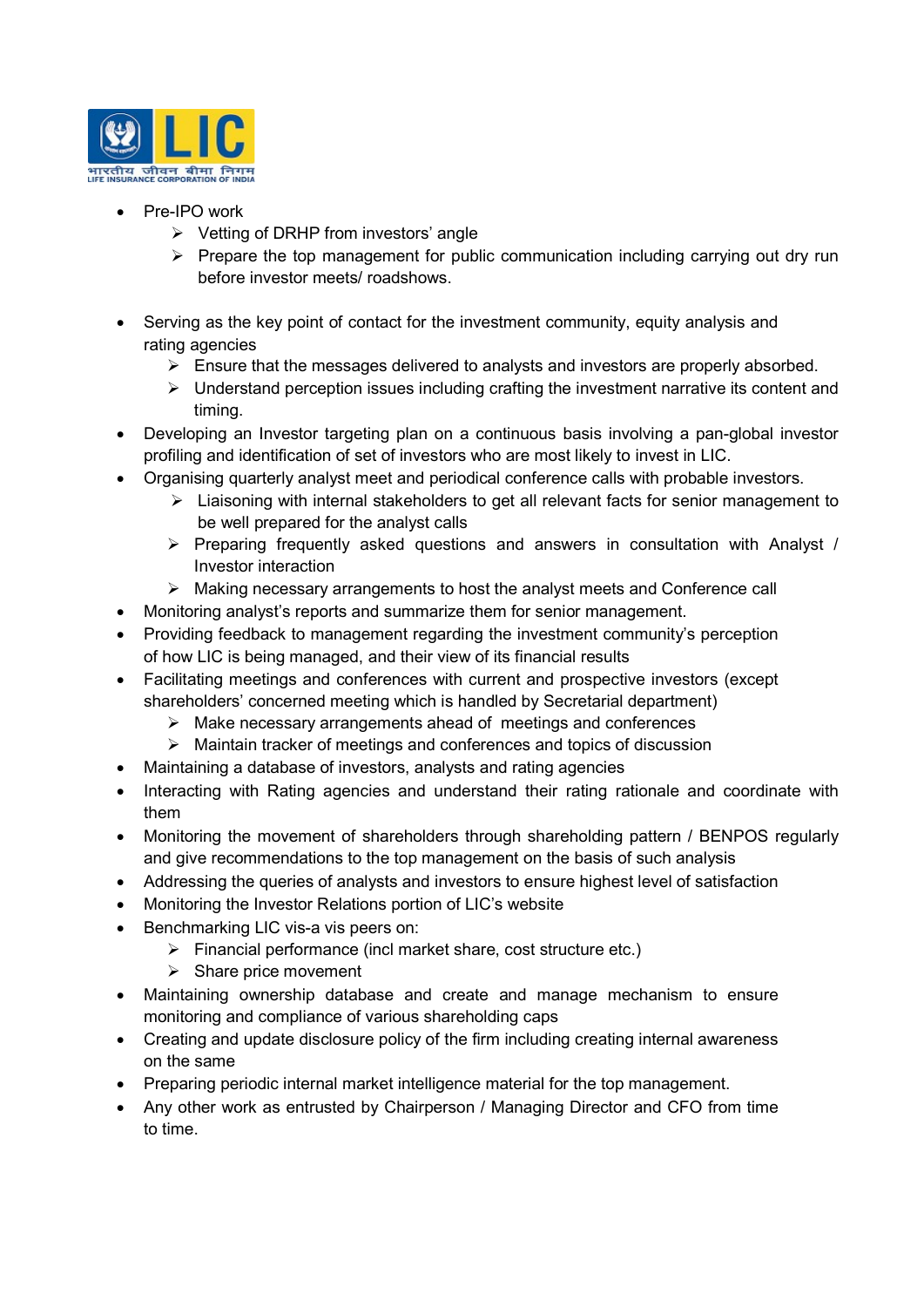

# 2. SELECTION PROCEDURE:

- (I) Initial Screening.
- (II) Candidates will be short-listed for personal interview, based on their qualification, experience and overall suitability.
- (III) Selection will be based on personal interview/ interactions.

# 3. NATURE OF ENGAGEMENT: CONTRACTUAL

Contract will be for a period of 3 years renewable yearly or for a lesser period subject to satisfactory performance at the discretion of the Corporation. The contract can be terminated at one month's notice on either side.

- 4. REMUNERATION: The compensation package would comprise of fixed and variable components but not a limiting factor for a suitable candidate.
- 5. APPLICATION FEES including intimation Fees (Non Refundable): Rs.1, 000/-(One thousand only) plus GST as applicable.

For SC/ST/PwBD candidates, there is no application fee, however they have to pay Rs.100/- (One hundred only) plus GST as applicable.

Transaction Charges are to be borne by the candidate. Payment has to be done through on-line only. Application Fee once paid will not be refunded on any account.

# 6. HOW TO APPLY/GUIDELINES FOR FILLING ON LINE APPLICATION:

# Candidates can apply online only from 10/12/2021 to 24/12/2021 and no other mode of application will be accepted.

## IMPORTANT POINTS TO BE NOTED BEFORE REGISTRATION

Before applying online, candidates should-

- (i) scan their :
	- photograph  $(4.5cm \times 3.5cm)$
	- signature (with black ink)
	- brief resume Ensuring that the all these scanned documents adhere to the required specifications as
- (ii) Signature in CAPITAL LETTERS will NOT be accepted.
- (iii) Keep the necessary details/documents ready to make Online Payment of the requisite application fee/ intimation charges
- (iv) Have a valid personal email ID and mobile no., which should be kept active till the completion of this Recruitment Process. LIC may send intimation to the registered e-mail ID. In case a candidate does not have a valid personal e-mail ID, he/she should create his/her new e-mail ID and mobile no. before applying on-line and must maintain that email account and mobile number.

### APPLICATION FEES/ INTIMATION CHARGES (NON REFUNDABLE) PAYMENT OF FEE ONLINE: 10/12/2021 TO 24/12/2021

Bank Transaction charges for Online Payment of application fees/intimation charges will have to be borne by the candidate.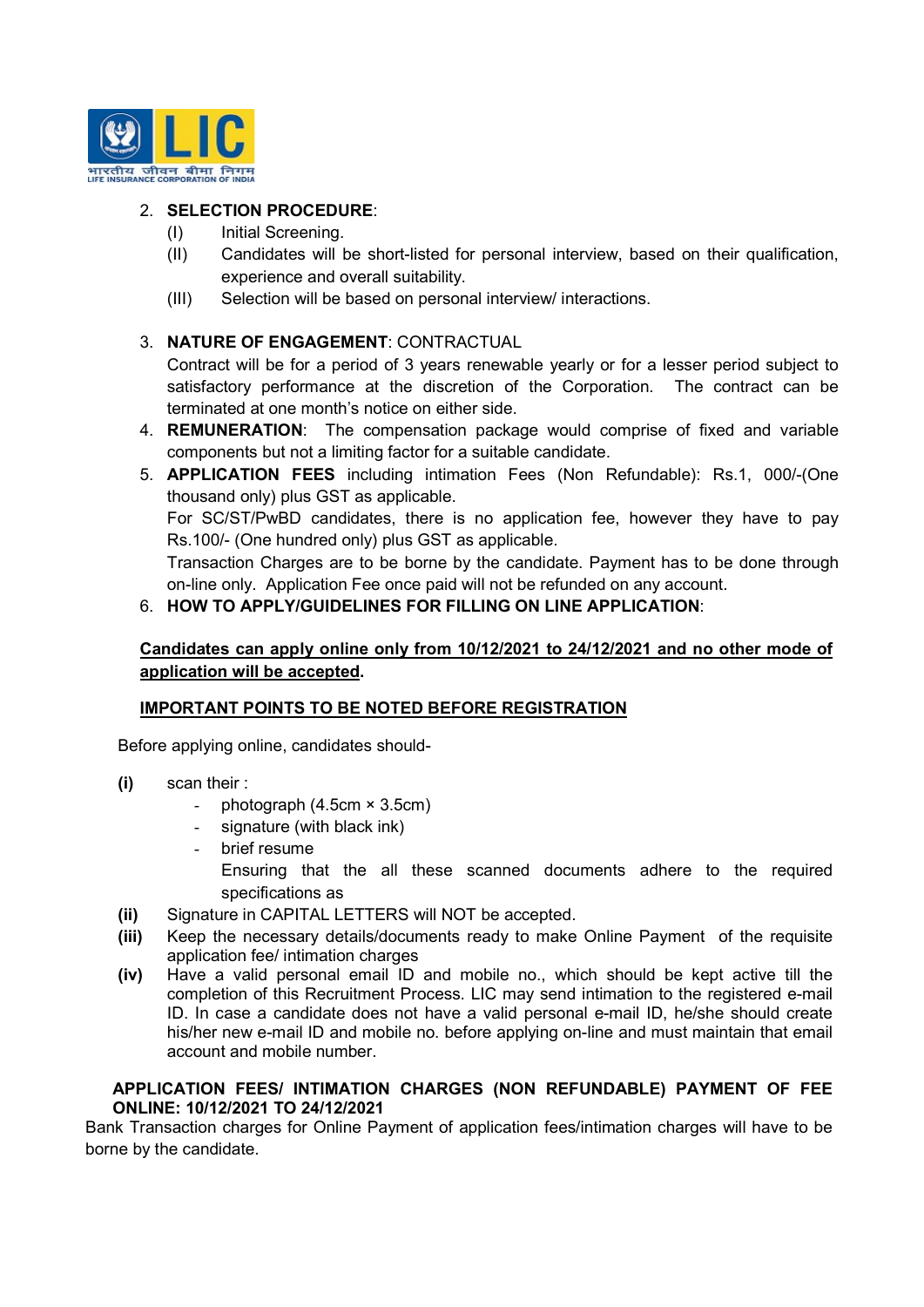

# (a) Application Registration

- 1. Candidates to go to https://licindia.in/Bottom-Links/careers and select "Engagement of Head-Investor Relations on contract basis".
- 2. Candidates have to click on the option "APPLY ONLINE" which will open a new screen.
- 3. To register application, choose the tab "Click here for New Registration" and enter Name, Contact details and Email-id. A Provisional Registration Number and Password will be generated by the system and displayed on the screen. Candidate should note down the Provisional Registration Number and Password. An Email & SMS indicating the Provisional Registration number and Password will also be sent.
- 4. In case the candidate is unable to complete the application form in one go, he / she can save the data already entered by choosing "SAVE AND NEXT" tab. Prior to submission of the online application candidates are advised to use the "SAVE AND NEXT" facility to verify the details in the online application form and modify the same if required. Visually Impaired candidates should fill the application form carefully and verify/ get the details verified to ensure that the same are correct prior to final submission.
- 5. Candidates are advised to carefully fill and verify the details filled in the online application themselves as no change will be possible/ entertained after clicking the COMPLETE REGISTRATION BUTTON.
- 6. The Name of the candidate or his /her Father/ Husband etc. should be spelt correctly in the application as it appears in the Certificates/ Mark sheets/Identity proof. Any change/alteration found may disqualify the candidature.
- 7. Validate your details and Save your application by clicking the 'Validate your details' and 'Save & Next' button.
- 8. Candidates can proceed to upload Photo & Signature as per the specifications given in the Guidelines for Scanning and Upload of Photograph and Signature detailed under point "C".
- 9. Candidates can proceed to fill other details of the Application Form.
- 10. Click on the Preview Tab to preview and verify the entire application form before COMPLETE REGISTRATION.
- 11. Modify details, if required, and click on 'COMPLETE REGISTRATION' ONLY after verifying and ensuring that the photograph, signature & Brief Resume uploaded and other details filled by you are correct.
- 12. Click on 'Payment' Tab and proceed for payment.
- 13. Click on 'Submit' button.

# (b) PAYMENT OF FEES

## ONLINE MODE

- 1. The application form is integrated with the payment gateway and the payment process can be completed by following the instructions.
- 2. The payment can be made by using Debit Cards (RuPay/Visa/MasterCard/Maestro), Credit Cards, Internet Banking, IMPS, Cash Cards/ Mobile Wallets.
- 3. After submitting your payment information in the online application form, PLEASE WAIT FOR THE INTIMATION FROM THE SERVER. DO NOT PRESS BACK OR REFRESH BUTTON IN ORDER TO AVOID DOUBLE CHARGE
- 4. On successful completion of the transaction, an e-Receipt will be generated.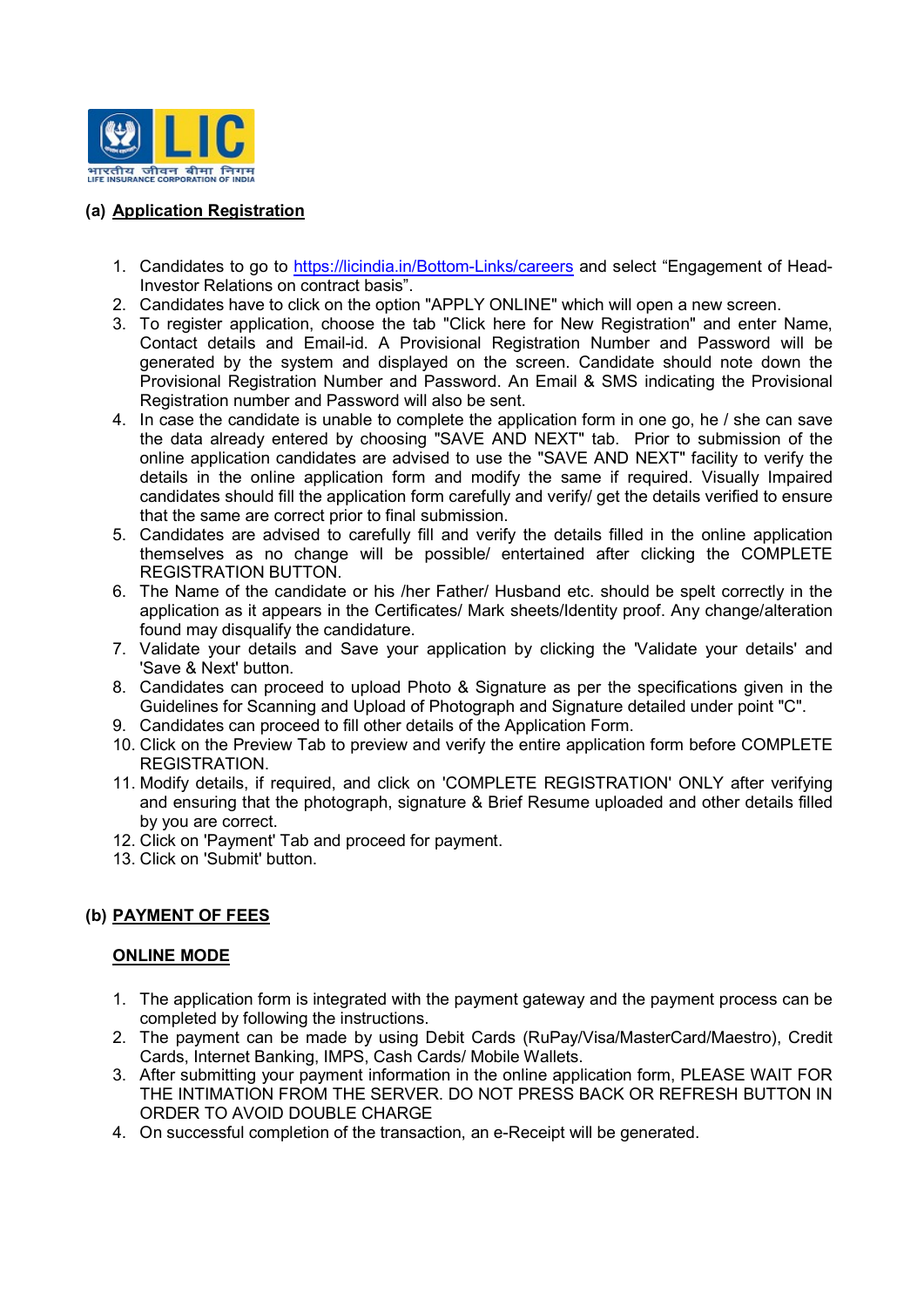

- 5. Non-generation of 'E-Receipt' indicates PAYMENT FAILURE. On failure of payment, Candidates are advised to login again using their Provisional Registration Number and Password and repeat the process of payment.
- 6. Candidates are required to take a printout of the e-Receipt and online Application Form containing fee details. Please note that if the same cannot be generated, online transaction may not have been successful.
- 7. For Credit Card users: All charges are listed in Indian Rupee. If you use a non-Indian credit card, your bank will convert to your local currency based on prevailing exchange rates.
- 8. To ensure the security of your data, please close the browser window once your transaction is completed.
- 9. There is facility to print application form containing fee details after payment of fees.

# (c) GUIDELINES FOR SCANNING AND UPLOAD OF DOCUMENTS

Before applying online a candidate will be required to have a scanned (digital) image of his/her photograph, signature as per the specifications given below.

Photograph Image: (4.5cm × 3.5cm)

- Photograph must be a recent passport style colour picture.
- Make sure that the picture is in colour, taken against a light-colored, preferably white, background.
- Look straight at the camera with a relaxed face
- $\bullet$  If the picture is taken on a sunny day, have the sun behind you, or place yourself in the shade, so that you are not squinting and there are no harsh shadows
- If you have to use flash, ensure there's no "red-eve"
- If you wear glasses make sure that there are no reflections and your eyes can be clearly seen.
- Caps, hats and dark glasses are not acceptable. Religious headwear is allowed but it must not cover your face.
- Dimensions 200 x 230 pixels (preferred)
- Size of file should be between 20kb–50 kb
- Ensure that the size of the scanned image is not more than 50kb. If the size of the file is more than 50 kb, then adjust the settings of the scanner such as the DPI resolution, no. of colours etc., during the process of scanning.

### Signature Image:

- The applicant has to sign on white paper with Black Ink pen.
	- Dimensions 140 x 60 pixels (preferred)<br>○ Size of file should be between 10kh 2
	- Size of file should be between  $10kb 20kb$  for signature
	- o Ensure that the size of the scanned image is not more than 20kb
- The signature should be of the applicant and not by any other person.
- Signature in CAPITAL LETTERS shall NOT be accepted.

## Brief Resume Image:

Document Min size > 0 KB and Max Size <= 500 KB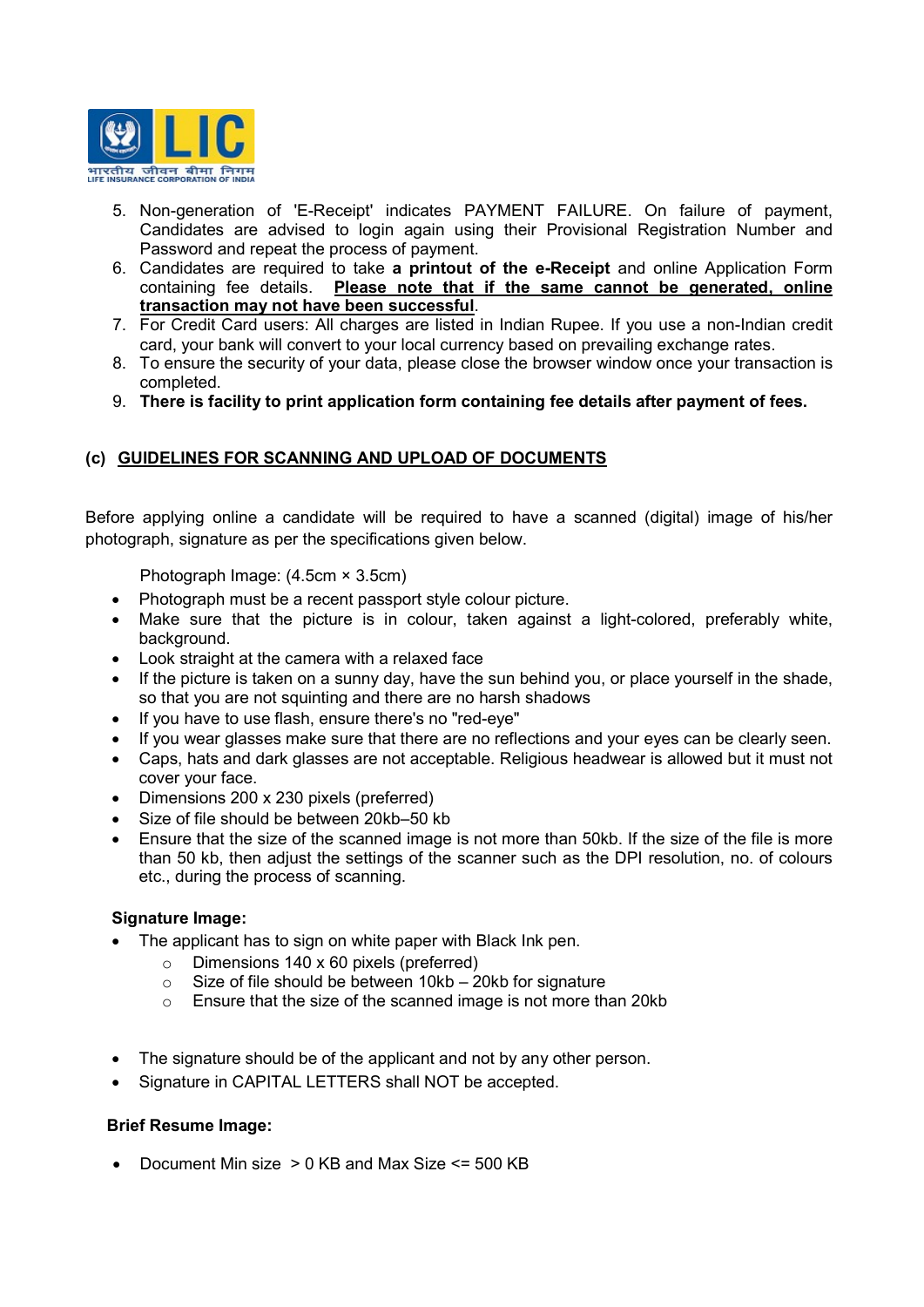

## Scanning the documents:

- Set the scanner resolution to a minimum of 200 dpi (dots per inch)
- Set Colour to True Colour
- File Size as specified above
- Crop the image in the scanner to the edge of the photograph/signature, then use the upload editor to crop the image to the final size (as specified above).
- The image file should be JPG or JPEG format. An example file name is: image01.jpg or image01.jpeg. Image dimensions can be checked by listing the folder files or moving the mouse over the file image icon.
- Candidates using MS Windows/MSOffice can easily obtain documents in .jpeg format by using MS Paint or MSOffice Picture Manager. Scanned documents in any format can be saved in .jpg / .jpeg format by using 'Save As' option in the File menu. Size can be adjusted by using crop and then resize option.

## Procedure for uploading the documents

- While filling in the Online Application Form the candidate will be provided with separate links for uploading Photograph, signature& Brief Resume.
- Click on the respective link "Upload Photograph / signature/ Brief Resume "
- Browse and Select the location where the Scanned Photograph / signature / Brief Resume file has been saved.
- Select the file by clicking on it
- Click the 'Open/Upload'
- If the file size and format are not as prescribed, an error message will be displayed.
- Preview of the uploaded image will help to see the quality of the image. In case of unclear / smudged, the same may be re-uploaded to the expected clarity /quality.

Your Online Application will not be registered unless you upload your Photograph, signature & Brief Resume as specified.

## Note:

- (1) In case the face in the photograph, signature or Brief Resume is unclear / smudged the candidate's application may be rejected.
- (2) After uploading the Photograph / signature / Brief Resume in the online application form candidates should check that the images are clear and have been uploaded correctly. In case the photograph, signature& Brief Resume is not prominently visible, the candidate may edit his/ her application and re-upload his/ her photograph, signature& Brief Resume prior to submitting the form.
- (3) Candidate should also ensure that photo, signature & Brief Resume are uploaded at the appropriate places.
- (4) After registering online candidates are advised to take a printout of their system generated online application forms.
- (5) Candidates should take utmost care to furnish the correct details while filling in on-line application.